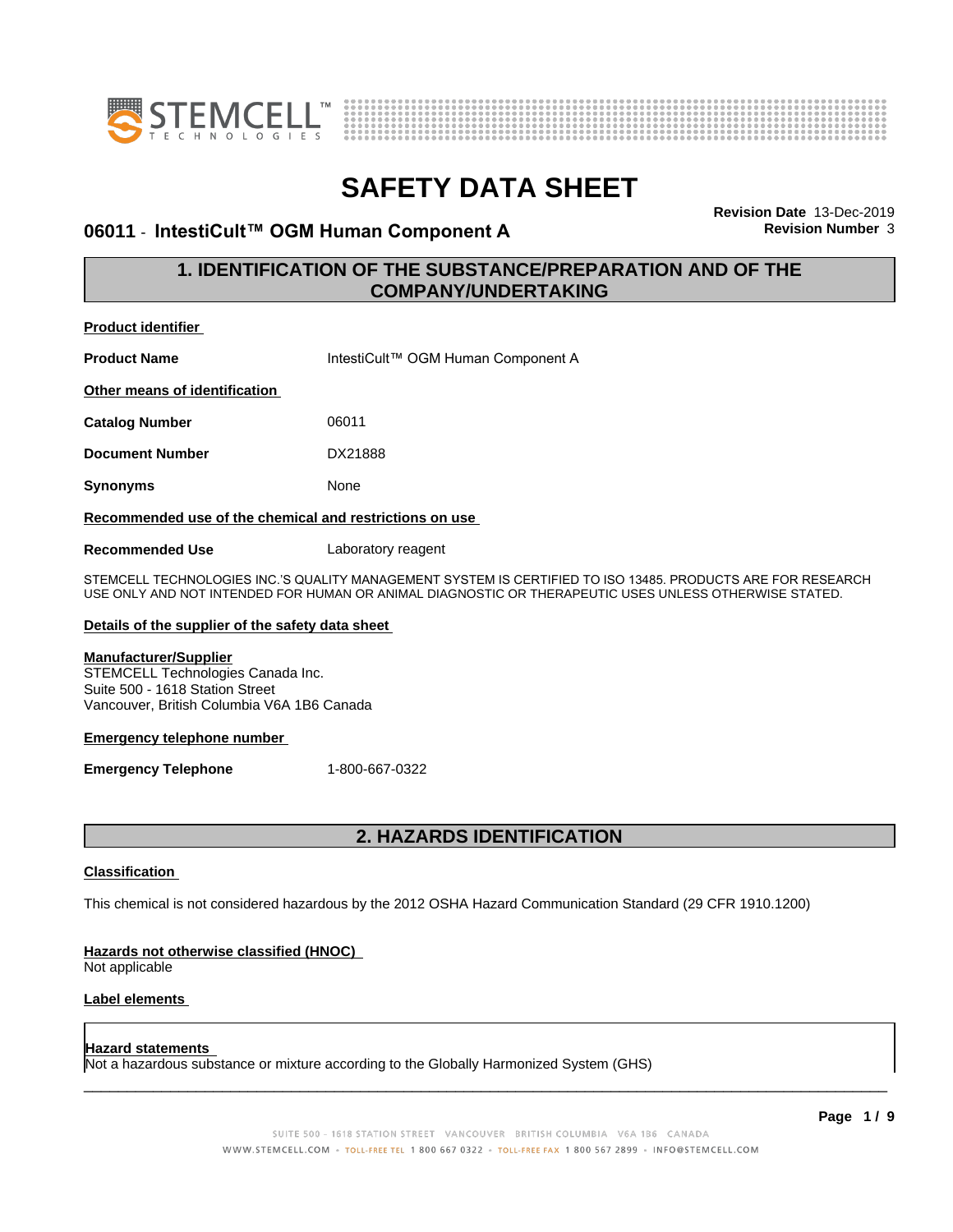



### \_\_\_\_\_\_\_\_\_\_\_\_\_\_\_\_\_\_\_\_\_\_\_\_\_\_\_\_\_\_\_\_\_\_\_\_\_\_\_\_\_\_\_\_\_\_\_\_\_\_\_\_\_\_\_\_\_\_\_\_\_\_\_\_\_\_\_\_\_\_\_\_\_\_\_\_\_\_\_\_\_\_\_\_\_\_\_\_\_\_\_\_\_ **Revision Date** 13-Dec-2019 **06011 · IntestiCult™ OGM Human Component A Revision Number** 3

The product contains no substances which at their given concentration, are considered to be hazardous to health.

**Appearance** Clear **Physical state** Liquid **Odor No information available Appearance** Clear

### **Other Information**

Not applicable

#### **Unknown acute toxicity** 0 % of the mixture consists of ingredient(s) of unknown toxicity

0 % of the mixture consists of ingredient(s) of unknown acute oral toxicity

0 % of the mixture consists of ingredient(s) of unknown acute dermal toxicity

0 % of the mixture consists of ingredient(s) of unknown acute inhalation toxicity (gas)

0 % of the mixture consists of ingredient(s) of unknown acute inhalation toxicity (vapor)

0 % of the mixture consists of ingredient(s) of unknown acute inhalation toxicity (dust/mist)

#### **3. COMPOSITION/INFORMATION ON INGREDIENTS**

#### **Substance**

Not applicable.

#### **Mixture**

Not a hazardous substance or mixture according to the Globally Harmonized System (GHS)

\*The exact percentage (concentration) ofcomposition has been withheld as a trade secret.

#### **4. FIRST AID MEASURES**

#### **Description of first aid measures**

| <b>Inhalation</b>   | Remove to fresh air.                                                                                                    |
|---------------------|-------------------------------------------------------------------------------------------------------------------------|
| Eye contact         | Rinse thoroughly with plenty of water for at least 15 minutes, lifting lower and upper eyelids.<br>Consult a physician. |
| <b>Skin contact</b> | Wash skin with soap and water.                                                                                          |
| Ingestion           | Clean mouth with water and drink afterwards plenty of water.                                                            |
|                     |                                                                                                                         |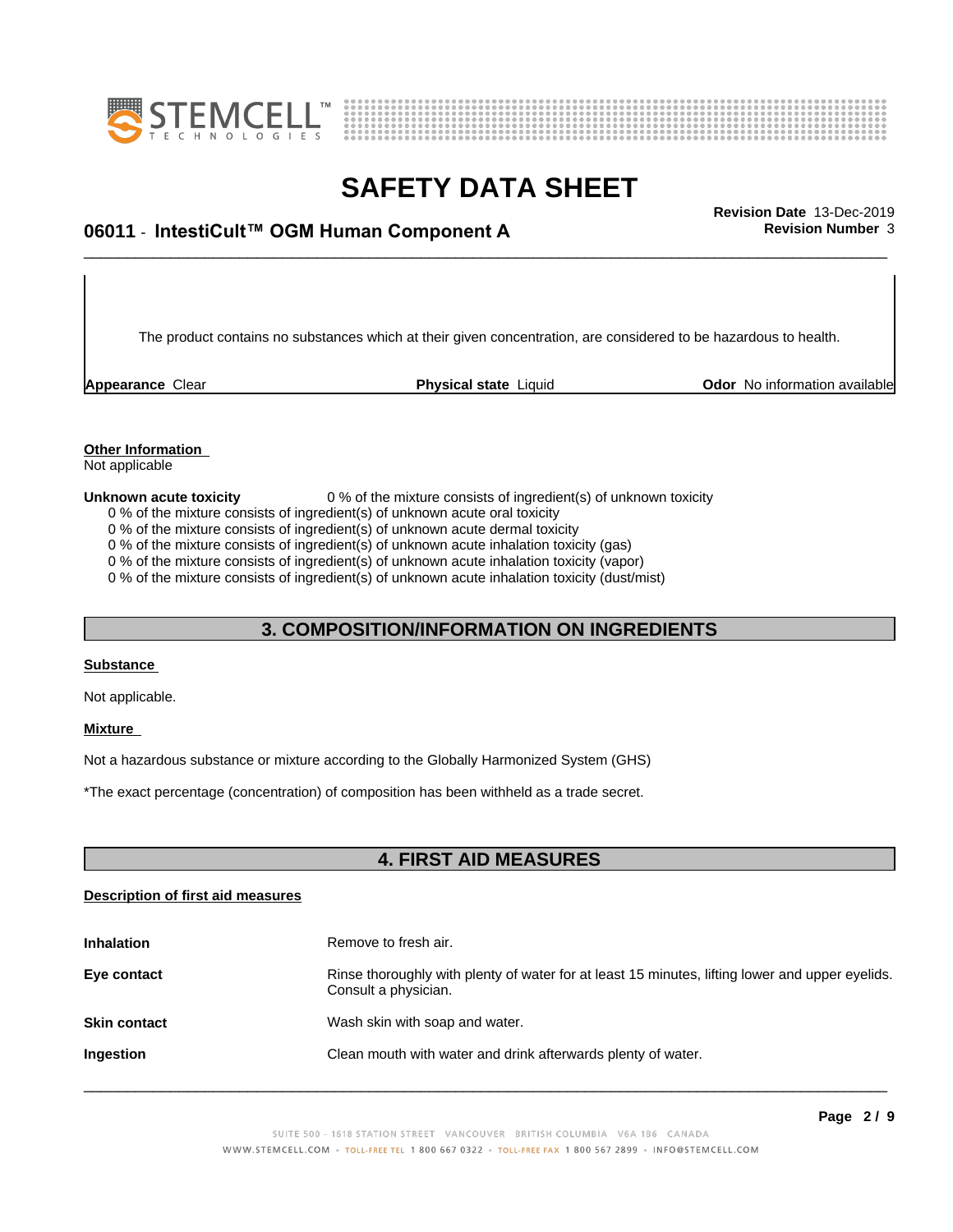



### \_\_\_\_\_\_\_\_\_\_\_\_\_\_\_\_\_\_\_\_\_\_\_\_\_\_\_\_\_\_\_\_\_\_\_\_\_\_\_\_\_\_\_\_\_\_\_\_\_\_\_\_\_\_\_\_\_\_\_\_\_\_\_\_\_\_\_\_\_\_\_\_\_\_\_\_\_\_\_\_\_\_\_\_\_\_\_\_\_\_\_\_\_ **Revision Date** 13-Dec-2019 **06011 · IntestiCult™ OGM Human Component A Revision Number** 3

| Most important symptoms and effects, both acute and delayed                                               |                                                                                                                                       |  |
|-----------------------------------------------------------------------------------------------------------|---------------------------------------------------------------------------------------------------------------------------------------|--|
| Symptoms                                                                                                  | No information available.                                                                                                             |  |
|                                                                                                           | Indication of any immediate medical attention and special treatment needed                                                            |  |
| Note to physicians                                                                                        | Treat symptomatically.                                                                                                                |  |
|                                                                                                           | <b>5. FIRE-FIGHTING MEASURES</b>                                                                                                      |  |
| <b>Suitable Extinguishing Media</b>                                                                       | Use extinguishing measures that are appropriate to local circumstances and the<br>surrounding environment.                            |  |
| Unsuitable extinguishing media                                                                            | CAUTION: Use of water spray when fighting fire may be inefficient.                                                                    |  |
| Specific hazards arising from the<br>chemical                                                             | No information available.                                                                                                             |  |
| <b>Explosion data</b><br>Sensitivity to Mechanical Impact None.<br><b>Sensitivity to Static Discharge</b> | None.                                                                                                                                 |  |
| Special protective equipment for<br>fire-fighters                                                         | Firefighters should wear self-contained breathing apparatus and full firefighting turnout<br>gear. Use personal protection equipment. |  |
|                                                                                                           | <b>6. ACCIDENTAL RELEASE MEASURES</b>                                                                                                 |  |

**Personal precautions, protective equipment and emergency procedures**

**Personal precautions** Ensure adequate ventilation.

| <b>Environmental precautions</b>                     |                                                                                      |  |  |
|------------------------------------------------------|--------------------------------------------------------------------------------------|--|--|
| <b>Environmental precautions</b>                     | See Section 12 for additional Ecological Information.                                |  |  |
| Methods and material for containment and cleaning up |                                                                                      |  |  |
| <b>Methods for containment</b>                       | Prevent further leakage or spillage if safe to do so.                                |  |  |
| Methods for cleaning up                              | Pick up and transfer to properly labeled containers.                                 |  |  |
| <b>Prevention of secondary hazards</b>               | Clean contaminated objects and areas thoroughly observing environmental regulations. |  |  |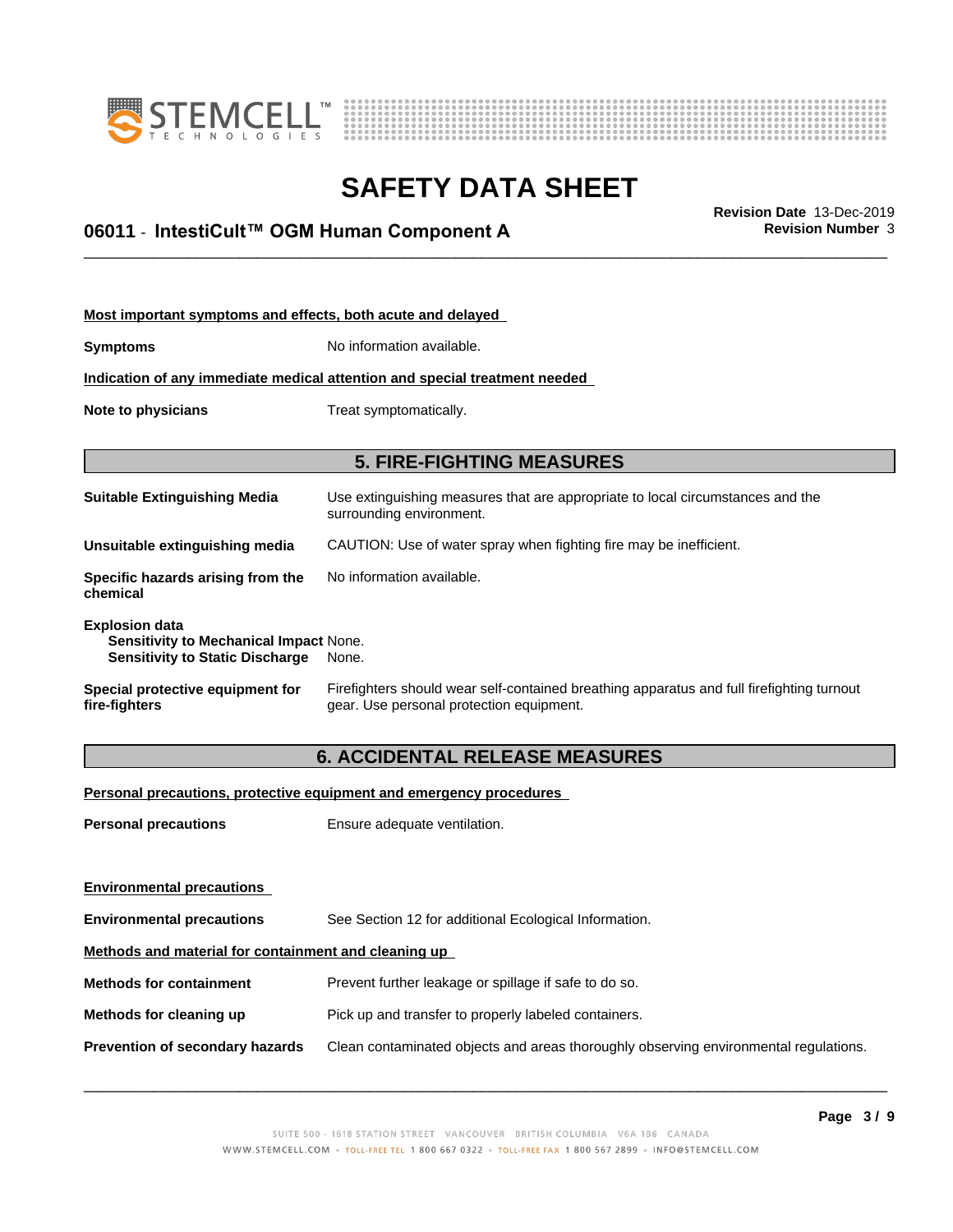



### \_\_\_\_\_\_\_\_\_\_\_\_\_\_\_\_\_\_\_\_\_\_\_\_\_\_\_\_\_\_\_\_\_\_\_\_\_\_\_\_\_\_\_\_\_\_\_\_\_\_\_\_\_\_\_\_\_\_\_\_\_\_\_\_\_\_\_\_\_\_\_\_\_\_\_\_\_\_\_\_\_\_\_\_\_\_\_\_\_\_\_\_\_ **Revision Date** 13-Dec-2019 **06011 · IntestiCult™ OGM Human Component A Revision Number** 3

**7. HANDLING AND STORAGE Precautions for safe handling Advice on safe handling** Handle in accordance with good industrial hygiene and safety practice. **Conditions for safe storage, including any incompatibilities Storage Conditions** Keep containers tightly closed in a dry, cool and well-ventilated place. **8. EXPOSURE CONTROLS/PERSONAL PROTECTION Control parameters Exposure Limits** This product, as supplied, does not contain any hazardous materials with occupational exposure limits established by the region specific regulatory bodies. **Appropriate engineering controls Engineering controls** Showers Eyewash stations Ventilation systems. **Individual protection measures, such as personal protective equipment Eye/face protection** No special protective equipment required. **Skin and body protection** No special protective equipment required. **Respiratory protection** No protective equipment is needed under normal use conditions. If exposure limits are exceeded or irritation is experienced, ventilation and evacuation may be required. **Other protection** This product contains material derived from human plasma. Donors have been tested and found negative for HIV-1 and -2, hepatitis B, and hepatitis C prior to donation. However, this product should be considered potentially infectious. Use controls and personal protection appropriate for biohazardous infectious materials, as described in: Canadian Biosafety Standards and Guidelines (CBSG), Second Edition. **General hygiene considerations** Handle in accordance with good industrial hygiene and safety practice.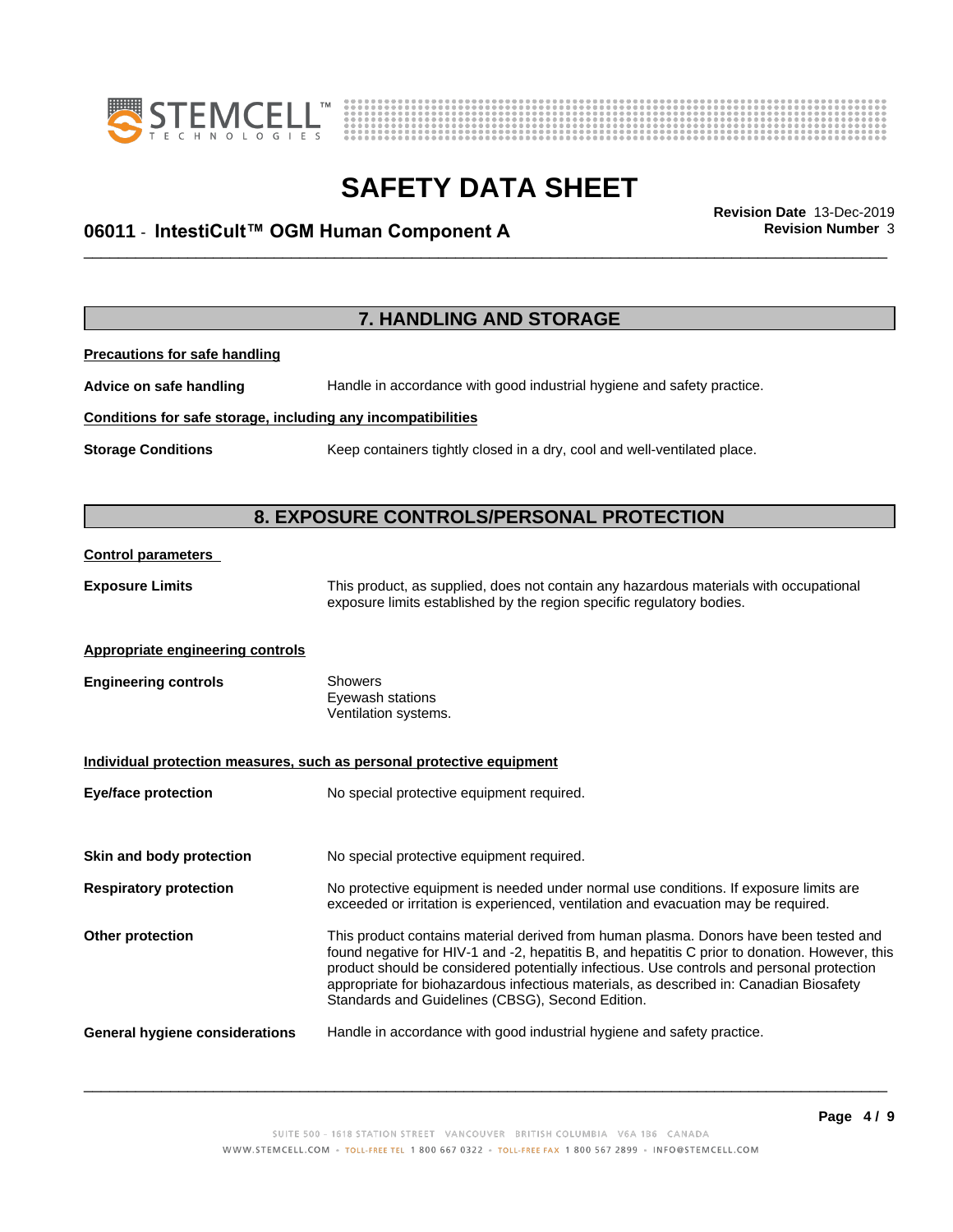



### \_\_\_\_\_\_\_\_\_\_\_\_\_\_\_\_\_\_\_\_\_\_\_\_\_\_\_\_\_\_\_\_\_\_\_\_\_\_\_\_\_\_\_\_\_\_\_\_\_\_\_\_\_\_\_\_\_\_\_\_\_\_\_\_\_\_\_\_\_\_\_\_\_\_\_\_\_\_\_\_\_\_\_\_\_\_\_\_\_\_\_\_\_ **Revision Date** 13-Dec-2019 **06011 · IntestiCult™ OGM Human Component A Revision Number** 3

#### **9. PHYSICAL AND CHEMICAL PROPERTIES**

**Information on basic physical and chemical properties**

| <b>Physical state</b> | Liauid                   |
|-----------------------|--------------------------|
| Appearance            | Clear                    |
| Color                 | red-orange               |
| Odor                  | No information available |
| Odor threshold        | No information available |

**Explosive properties**<br> **Oxidizing properties**<br>
No information available **Oxidizing properties Property Calles Values Values**<br> **Property Remarks • Method**<br> **PRICION CONTRACTE INTERET ACCOUNT ACCOUNT ACCOUNT ACCOUNT ACCOUNT ACCOUNT ACCOUNT ACCOUNT ACCOUNT ACCOUNT ACCOUNT ACCOUNT ACCOUNT ACCOUNT ACCOUNT ACCOUNT ACC Melting point / freezing point** No data available None known<br> **Boiling point / boiling range** No data available None known **Boiling point / boiling range** No data available None known<br> **Flash point None known**<br>
No data available None known **Flash point** No data available **Evaporation rate** *rate* No data available **None known Flammability (solid, gas)** No data available None known **Flammability Limit in Air None known None known Upper flammability limit:** No data available **Lower flammability limit:** No data available **Vapor pressure** 1980 in the Modata available 1980 in the None known<br> **Vapor density** 1980 in the None Known None known in the None known None known **Vapor density No data available and the Choice of Choice Algebra 2016** None known<br> **Relative density No data available None known Relative density Water solubility No data available None known Solubility in other solvents** No data available None known **Partition coefficient**<br> **Autoignition temperature**<br>
No data available None Known<br>
None known **Autoignition temperature** Mo data available Mone known<br> **Decomposition temperature** No data available None known **Decomposition temperature** No data available None known<br> **Kinematic viscosity** No data available None known **Kinematic viscosity** No data available<br> **Dynamic viscosity** No data available **Dynamic** viscosity

**Other Information**

# **Ition available** *available*

**PH** No data available **None known**<br>
No data available None known

**Softening point** No information available **Molecular weight** No information available **Molecular formula** No information available **VOC Content (%)** No information available **Liquid Density** No information available **Bulk density** No information available

None known

#### **10. STABILITY AND REACTIVITY**

| <b>Reactivity</b>                                                       | No information available.       |
|-------------------------------------------------------------------------|---------------------------------|
| <b>Chemical stability</b>                                               | Stable under normal conditions. |
| <b>Possibility of hazardous reactions</b> None under normal processing. |                                 |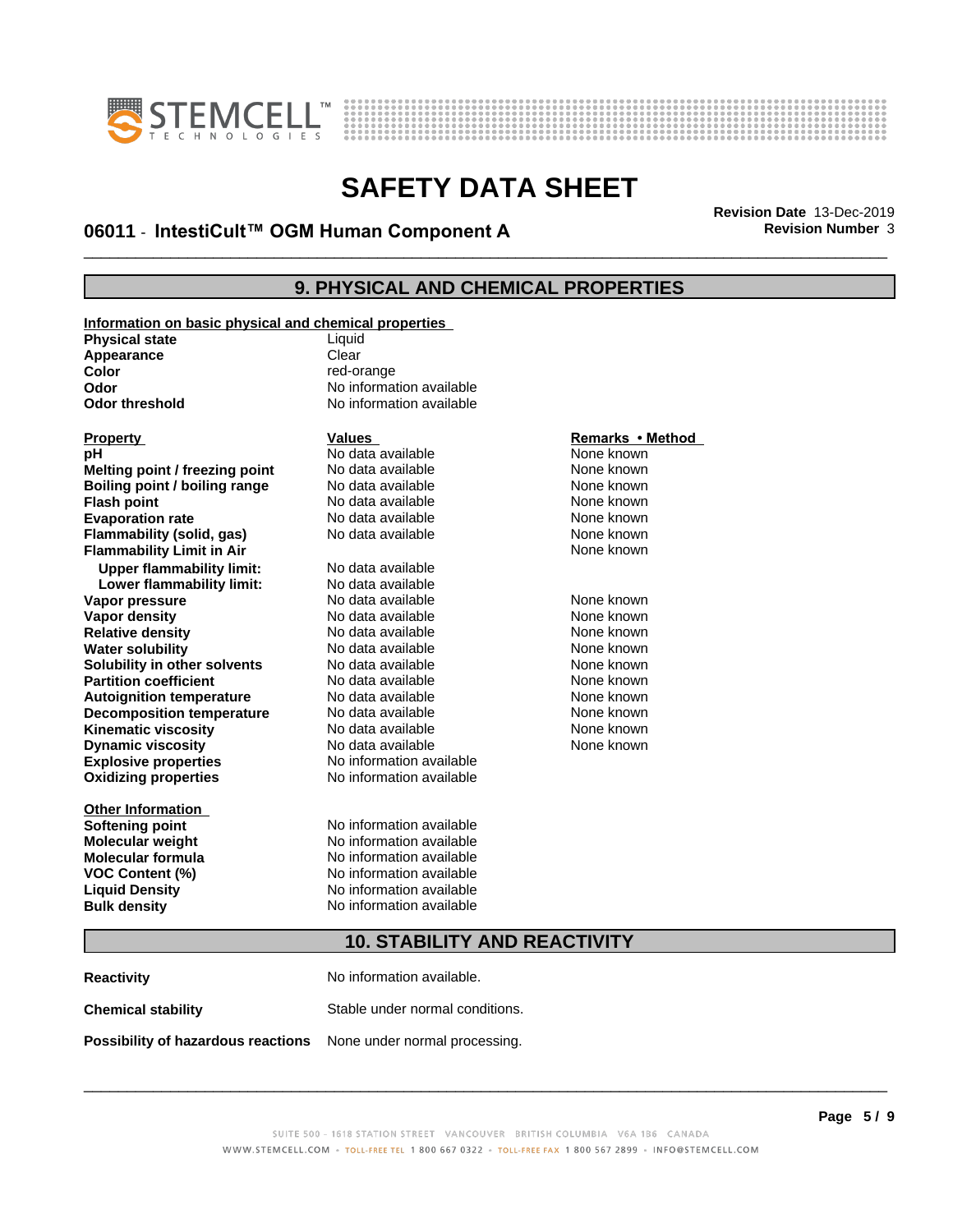



### \_\_\_\_\_\_\_\_\_\_\_\_\_\_\_\_\_\_\_\_\_\_\_\_\_\_\_\_\_\_\_\_\_\_\_\_\_\_\_\_\_\_\_\_\_\_\_\_\_\_\_\_\_\_\_\_\_\_\_\_\_\_\_\_\_\_\_\_\_\_\_\_\_\_\_\_\_\_\_\_\_\_\_\_\_\_\_\_\_\_\_\_\_ **Revision Date** 13-Dec-2019 **06011 · IntestiCult™ OGM Human Component A Revision Number** 3

**Conditions to avoid** None known based on information supplied.

**Incompatible materials** None known based on information supplied.

**Hazardous decomposition products** None known based on information supplied.

#### **11. TOXICOLOGICAL INFORMATION**

#### **Information on likely routes of exposure**

**Product Information**

| <b>Inhalation</b>   | Specific test data for the substance or mixture is not available. |
|---------------------|-------------------------------------------------------------------|
| Eye contact         | Specific test data for the substance or mixture is not available. |
| <b>Skin contact</b> | Specific test data for the substance or mixture is not available. |
| Ingestion           | Specific test data for the substance or mixture is not available. |

#### **<u>Symptoms related to the physical, chemical and toxicological characteristics</u>**

**Symptoms** No information available.

#### **Numerical measures of toxicity**

#### **Acute toxicity**

**Unknown acute toxicity** 0 % of the mixture consists of ingredient(s) of unknown toxicity

0 % of the mixture consists of ingredient(s) of unknown acute oral toxicity

0 % of the mixture consists of ingredient(s) of unknown acute dermal toxicity

0 % of the mixture consists of ingredient(s) of unknown acute inhalation toxicity (gas)

0 % of the mixture consists of ingredient(s) of unknown acute inhalation toxicity (vapor)

0 % of the mixture consists of ingredient(s) of unknown acute inhalation toxicity (dust/mist)

#### **Delayed and immediate effects as well as chronic effects from short and long-term exposure**

| Skin corrosion/irritation         | No information available. |
|-----------------------------------|---------------------------|
| Serious eye damage/eye irritation | No information available. |
| Respiratory or skin sensitization | No information available. |
| Germ cell mutagenicity            | No information available. |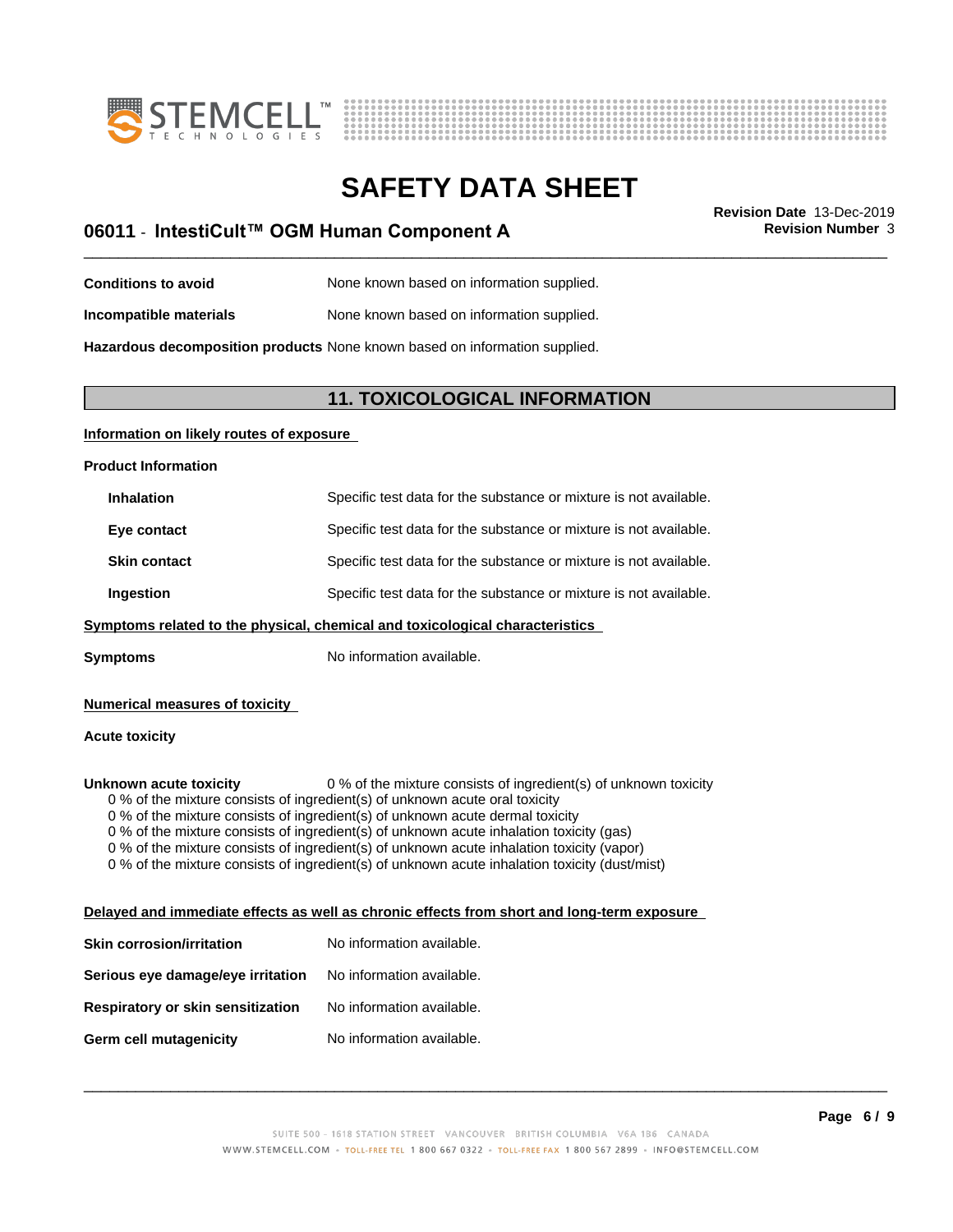



### \_\_\_\_\_\_\_\_\_\_\_\_\_\_\_\_\_\_\_\_\_\_\_\_\_\_\_\_\_\_\_\_\_\_\_\_\_\_\_\_\_\_\_\_\_\_\_\_\_\_\_\_\_\_\_\_\_\_\_\_\_\_\_\_\_\_\_\_\_\_\_\_\_\_\_\_\_\_\_\_\_\_\_\_\_\_\_\_\_\_\_\_\_ **Revision Date** 13-Dec-2019 **06011 · IntestiCult™ OGM Human Component A Revision Number** 3

| Carcinogenicity                 | No information available. |
|---------------------------------|---------------------------|
| <b>Reproductive toxicity</b>    | No information available. |
| <b>STOT - single exposure</b>   | No information available. |
| <b>STOT - repeated exposure</b> | No information available. |
| <b>Aspiration hazard</b>        | No information available. |

### **12. ECOLOGICAL INFORMATION**

| <b>Ecotoxicity</b>            | ٠                                  |
|-------------------------------|------------------------------------|
| Persistence and degradability | No information available.          |
| <b>Bioaccumulation</b>        | There is no data for this product. |
| Other adverse effects         | No information available.          |

### **13. DISPOSAL CONSIDERATIONS**

| Waste treatment methods                |                                                                                                                    |
|----------------------------------------|--------------------------------------------------------------------------------------------------------------------|
| Waste from residues/unused<br>products | Dispose of in accordance with local regulations. Dispose of waste in accordance with<br>environmental legislation. |
| <b>Contaminated packaging</b>          | Do not reuse empty containers.                                                                                     |

### **14. TRANSPORT INFORMATION**

| <b>DOT</b> | Not regulated |
|------------|---------------|
| <b>TDG</b> | Not regulated |
| <b>MEX</b> | Not regulated |
| ICAO (air) | Not regulated |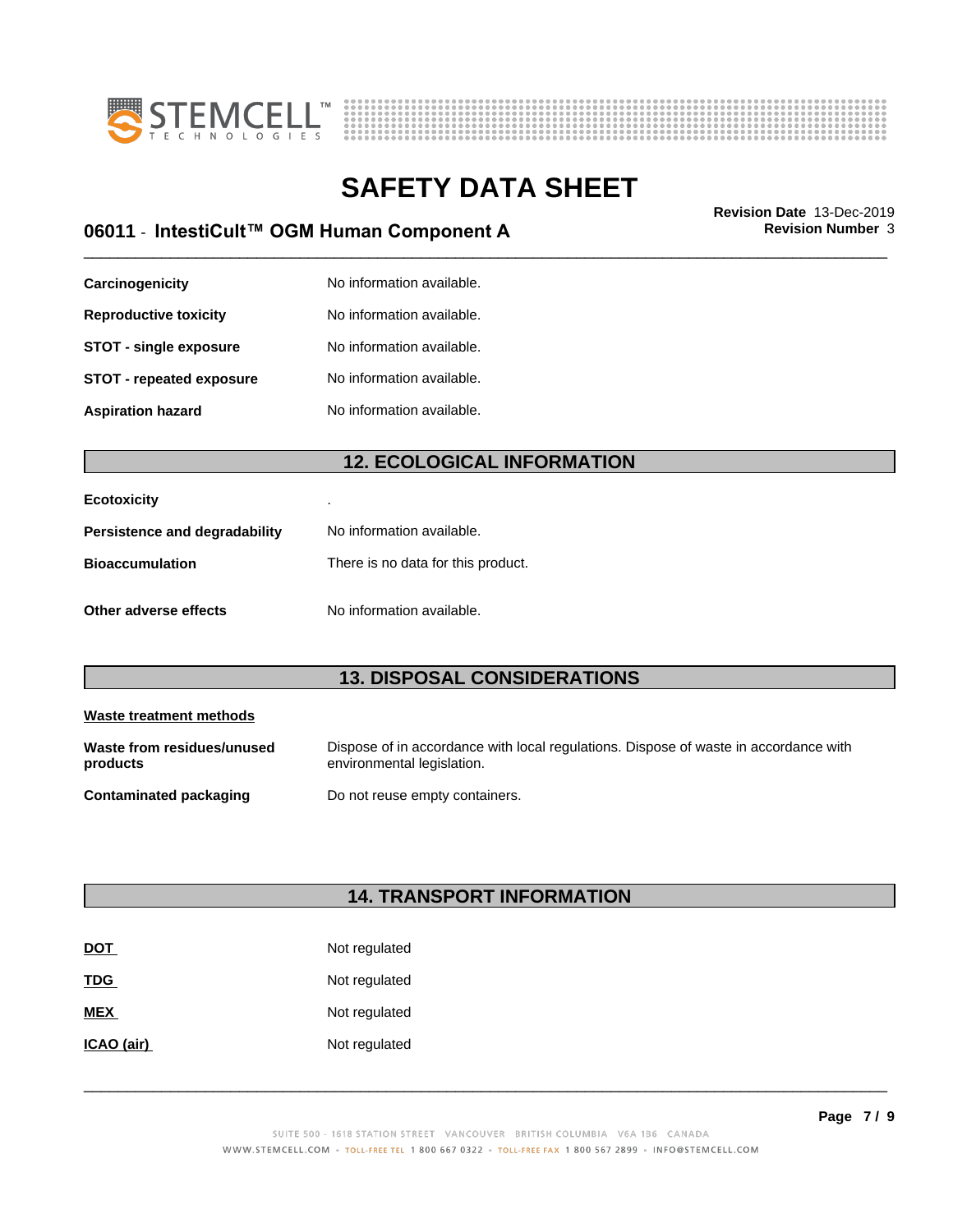



# **SAFETY DATA SHEET**<br>Revision Date 13-Dec-2019

### \_\_\_\_\_\_\_\_\_\_\_\_\_\_\_\_\_\_\_\_\_\_\_\_\_\_\_\_\_\_\_\_\_\_\_\_\_\_\_\_\_\_\_\_\_\_\_\_\_\_\_\_\_\_\_\_\_\_\_\_\_\_\_\_\_\_\_\_\_\_\_\_\_\_\_\_\_\_\_\_\_\_\_\_\_\_\_\_\_\_\_\_\_ **Revision Date** 13-Dec-2019 **06011 · IntestiCult™ OGM Human Component A Revision Number** 3

| <b>IATA</b> | Not regulated |
|-------------|---------------|
| <b>IMDG</b> | Not regulated |
| RID         | Not regulated |
| <b>ADR</b>  | Not regulated |
| <b>ADN</b>  | Not regulated |

#### **15. REGULATORY INFORMATION**

| <b>International Inventories</b> |                 |  |
|----------------------------------|-----------------|--|
| TSCA                             | Does not comply |  |
| <b>DSL/NDSL</b>                  | Does not comply |  |
| <b>EINECS/ELINCS</b>             | Does not comply |  |
| <b>ENCS</b>                      | Does not comply |  |
| <b>IECSC</b>                     | Does not comply |  |
| KECL                             | Does not comply |  |
| <b>PICCS</b>                     | Does not comply |  |
| <b>AICS</b>                      | Does not comply |  |
|                                  |                 |  |

 **Legend:**

 **TSCA** - United States Toxic Substances Control Act Section 8(b) Inventory

 **DSL/NDSL** - Canadian Domestic Substances List/Non-Domestic Substances List

 **EINECS/ELINCS** - European Inventory of Existing Chemical Substances/European List of Notified Chemical Substances

 **ENCS** - Japan Existing and New Chemical Substances

 **IECSC** - China Inventory of Existing Chemical Substances

 **KECL** - Korean Existing and Evaluated Chemical Substances

 **PICCS** - Philippines Inventory of Chemicals and Chemical Substances

 **AICS** - Australian Inventory of Chemical Substances

#### **US Federal Regulations**

#### **SARA 313**

Section 313 of Title III of the Superfund Amendments and Reauthorization Act of 1986 (SARA). This product does not contain any chemicals which are subject to the reporting requirements of the Act and Title 40 of the Code of Federal Regulations, Part 372.

#### **SARA 311/312 Hazard Categories**

| <b>Acute health hazard</b>        | N٥ |
|-----------------------------------|----|
| <b>Chronic Health Hazard</b>      | No |
| Fire hazard                       | N٥ |
| Sudden release of pressure hazard | N٥ |
| <b>Reactive Hazard</b>            | Nο |

#### **CWA (Clean WaterAct)**

This product does not contain any substances regulated as pollutants pursuant to the Clean Water Act (40 CFR 122.21 and 40 CFR 122.42).